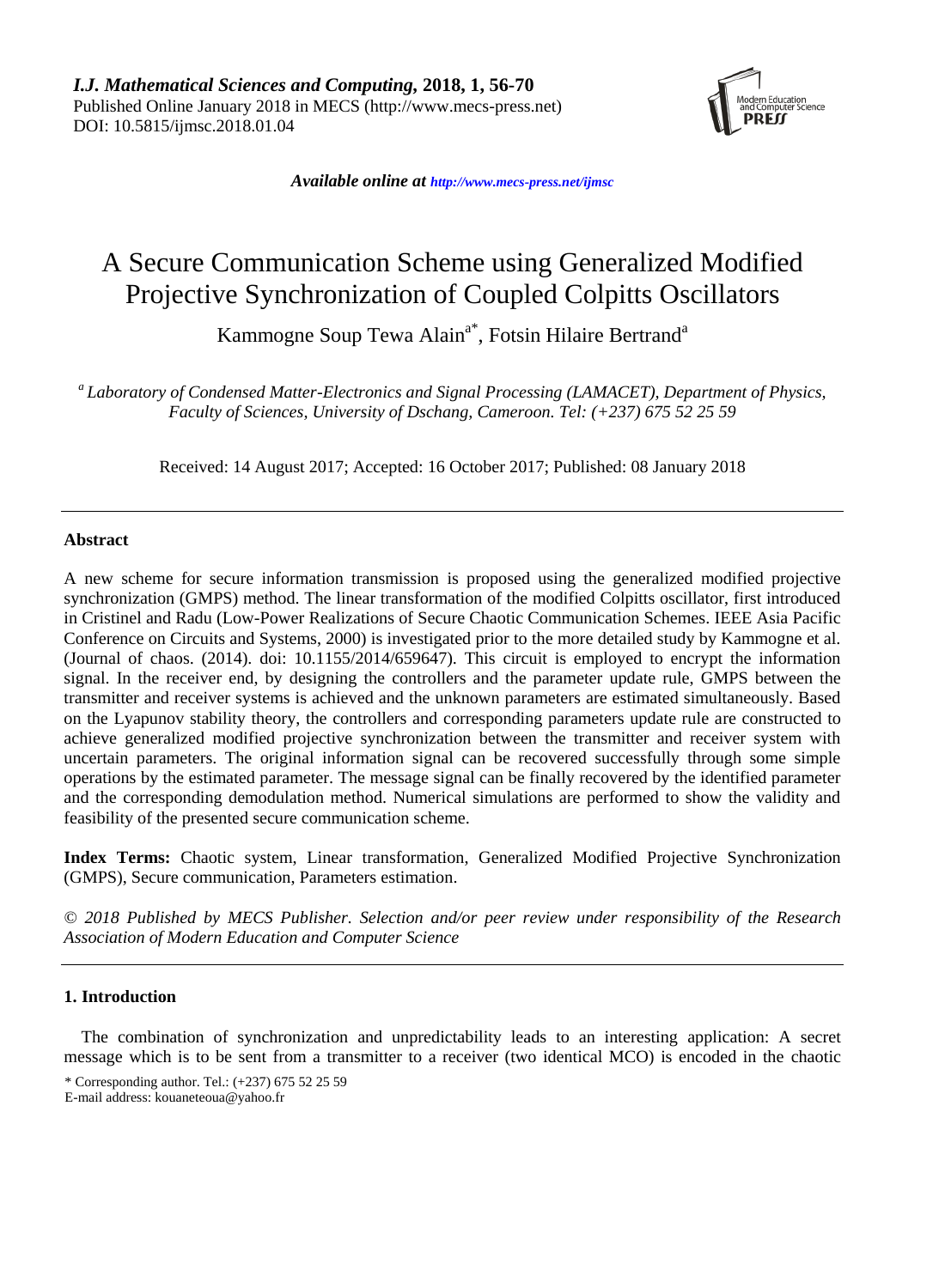signal which is exchanged between these two partners. Since Pecora and Carroll [\[1\]](https://link.springer.com/article/10.1186/1687-6180-2011-14#CR1) presented the conception of chaotic synchronization for two identical chaotic systems with different initial conditions, many synchronization methods have been proposed, such as complete synchronization (CS) [\[1\]](https://link.springer.com/article/10.1186/1687-6180-2011-14#CR1), generalized synchronization [\[2\]](https://link.springer.com/article/10.1186/1687-6180-2011-14#CR2), phase synchronization [\[3\]](https://link.springer.com/article/10.1186/1687-6180-2011-14#CR3), impulse synchronization [\[4\]](https://link.springer.com/article/10.1186/1687-6180-2011-14#CR4), lag synchronization [\[5\]](https://link.springer.com/article/10.1186/1687-6180-2011-14#CR5), projective synchronization and fuzzy approach [\[6,](https://link.springer.com/article/10.1186/1687-6180-2011-14#CR6) [7,](https://link.springer.com/article/10.1186/1687-6180-2011-14#CR7) [8\]](https://link.springer.com/article/10.1186/1687-6180-2011-14#CR8), etc. Amongst all kinds of chaos synchronization, projective synchronization, first reported by Mainieri and Rehacek [\[6\]](https://link.springer.com/article/10.1186/1687-6180-2011-14#CR6), has been especially extensively studied because it can obtain faster communication with its proportional feature [\[9,](https://link.springer.com/article/10.1186/1687-6180-2011-14#CR9) [10,](https://link.springer.com/article/10.1186/1687-6180-2011-14#CR10) [11,](https://link.springer.com/article/10.1186/1687-6180-2011-14#CR11) [12\]](https://link.springer.com/article/10.1186/1687-6180-2011-14#CR12).

Since the signal is chaotic, it is normally difficult even impossible to extract any message from it. This signal, however, synchronizes the transmitter system with the receiver which can immediately decode the message. Master-slave synchronization has many applications in technology such as in secured telecommunication [13- 14]. It is well known that some researches today are most oriented to neural network synchronization [15-16] but the master-slave synchronization remains the benchmark of all methods encountered in the literature. So, it's not obvious to implement this scheme, but in fact communication by synchronized chaotic electronic circuits was demonstrated in 1993 by Cuomo and Oppenheim [17] and by Parlitz *et al*. [18]. These pioneering papers stimulated intensive research on communication with synchronized chaos which is still ongoing. The information signal is recovered through decoding in the synchronized receiver. The variables and the parameters of the response system can be the ciphered. We should note that a cryptosystem cannot exist without a key. The general hypothesis in telecommunication suppose that the cryptanalyst knows exactly the design and functioning of the cryptosystem under study, i.e., he knows every detail about the ciphering algorithm, but he does not possess any information about the secret key. This is an evident requirement in today's secure communications systems, usually referred to as *Kerckhoffs' principle* [19]. A typical assumption made by most chaotic cryptosystems' designers is that the system's parameters play the role of the key which is not efficient in many secure schemes. One way to handle this drawback is to design the controllers containing the key and the corresponding parameters update rule to achieve GMPS between the transmitter and receiver systems and estimate the unknown parameters simultaneously. Obviously, it is worthwhile to mention that some of these systems (master/receiver) have complex structure and require the knowledge of these parameters which may plays an important role in telecommunication. Therefore, parameters estimations remains a characteristic for an efficient secure scheme. Besides, it is obvious that practical controllers should have simple structures which is not the case of the controllers involving the projective method. In fact, the projective synchronization (PS) has been used in the research on secure communication because of the unpredictability of the scaling factor which may be a useful element (the key for example). In addition to our knowledge, in most of secure communication schemes [21], the message size is required to be sufficiently small, otherwise it may induce a chaotic system to be asymptotically stable or emanative, which may render the failure of recovering the emitted signal. So it's important to investigate how to transmit high amplitude message signals.

Recently, it has been shown that the modified Colpitts Oscillator (further called MCO) can exhibit complicated dynamics with reference to the classical Colpitts oscillator linked to its nonlinearity topology which is a great advantage in telecommunication. In general, the security of chaos-based communication systems is dependent on the complexity degree of master's dynamics, carrying signal as well as the encryption scheme used [22]. There are only a few studies in the synchronization of the MCO systems [23], though these systems are widely encountered in practice, in particular in communication. The experimental results presented by Ababai and Marculescu [24] performs much better compared to other implementations in terms of power dissipation, but at the present stage, it was be very difficult to estimated or to control the parameters of the Transmitter/Receiver. Specifically, motivated by the vulnerability to attacks of certain architectures and the role of the MCO in practice, the use of chaotic systems for data scrambling is thoroughly investigated using the GMPS.

In this paper, we will apply the adaptive control to design a secure communication scheme based on generalized modified projective synchronization. The message signal is added in the transmitted side. The scaling coefficient is taken as the parameter of the system to guarantee communication security.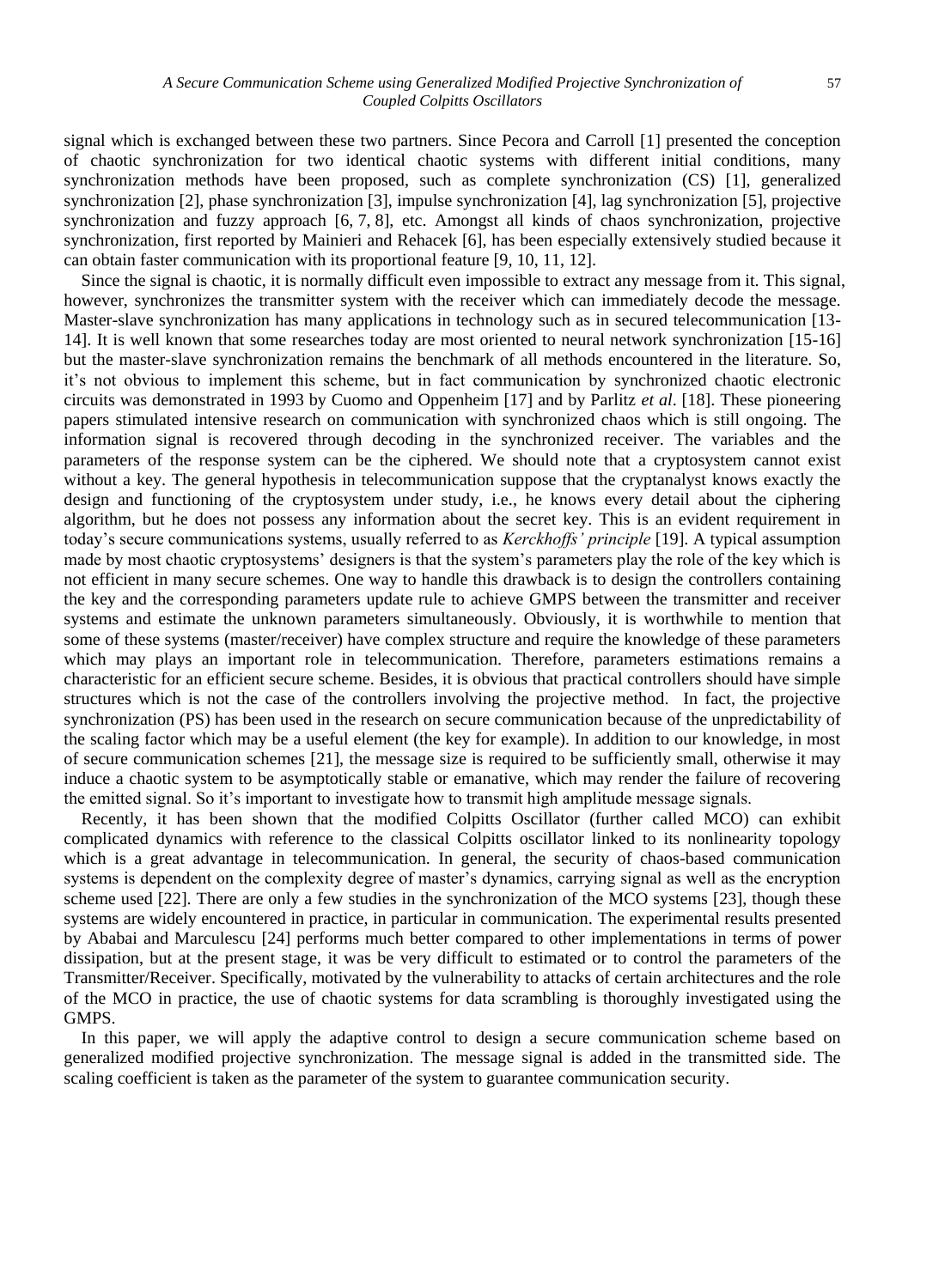The organization of this paper is as follows. In Section 2 we present the dynamical analysis linked to the transformation theory of the MCO. The section 3 is consecrated to the dynamical analysis of the system dynamic proposed. Problem formulation is relaxed. In section 4, a secure communication scheme via GMPS of the MCO system is proposed. The controllers and the parameter update rule are devised for obtaining the desired synchronization and identify the unknown parameter simultaneously. Numerical simulations are given to illustrate and validate the proposed communication scheme in section 5. Our conclusions are finally drawn in section 6.

### **2. Description of the MCO**

The Colpitts circuit is easily modelled, easily realized and scalable in frequency. In 1994, the occurrence of chaos was first demonstrated in the Colpitts oscillator by [25]. Actually the chaotic dynamics produced by this oscillator is relatively well understood (see an interesting text in Ref. [22]).

An autonomous MCO chaotic system in Ref. [23] which is described by the following nonlinear differential equations:

$$
\frac{dx}{d\tau} = z - a_2 \exp(-az - by)
$$
  
\n
$$
\frac{dy}{d\tau} = -b_0 - b_0 y + z
$$
  
\n
$$
\frac{dz}{d\tau} = 1 - x - y - c_{11} z
$$
\n(1)

where *x y*, and *z* are state variables; and  $a, b, a_2, b_0, c_{11}$ are systems parameters. When  $a = 2.251362$ ,  $b = 192.3$ ,  $b_0 = 0.1064814815$ ,  $c_{11} = 0.934$ ,  $a_2 = 8.518518.10^{-11}$ *x*, *y* and *z* are state variables; and *a*,*b*,*a*<sub>2</sub>,*b*<sub>0</sub>,*c*<sub>11</sub> are systems parameters.<br> *a* = 2.251362, *b* = 192.3, *b*<sub>0</sub> = 0.1064814815, *c*<sub>11</sub> = 0.934, *a*<sub>2</sub> = 8.518518.10<sup>-11</sup>, system (1) exhibits a chaoti behaviour. Its attractor is similar to Chen's attractor, as depicted in Fig. 1.



Fig.1. Trajectories and Chaotic Attractors of MCO.

### **3. Dynamical Approach of MCO**

#### *3.1. Transformation analysis of MCO*

In order to quantify the parameters inside the exponential term argument, let introduce the coordinates change in state and output-space: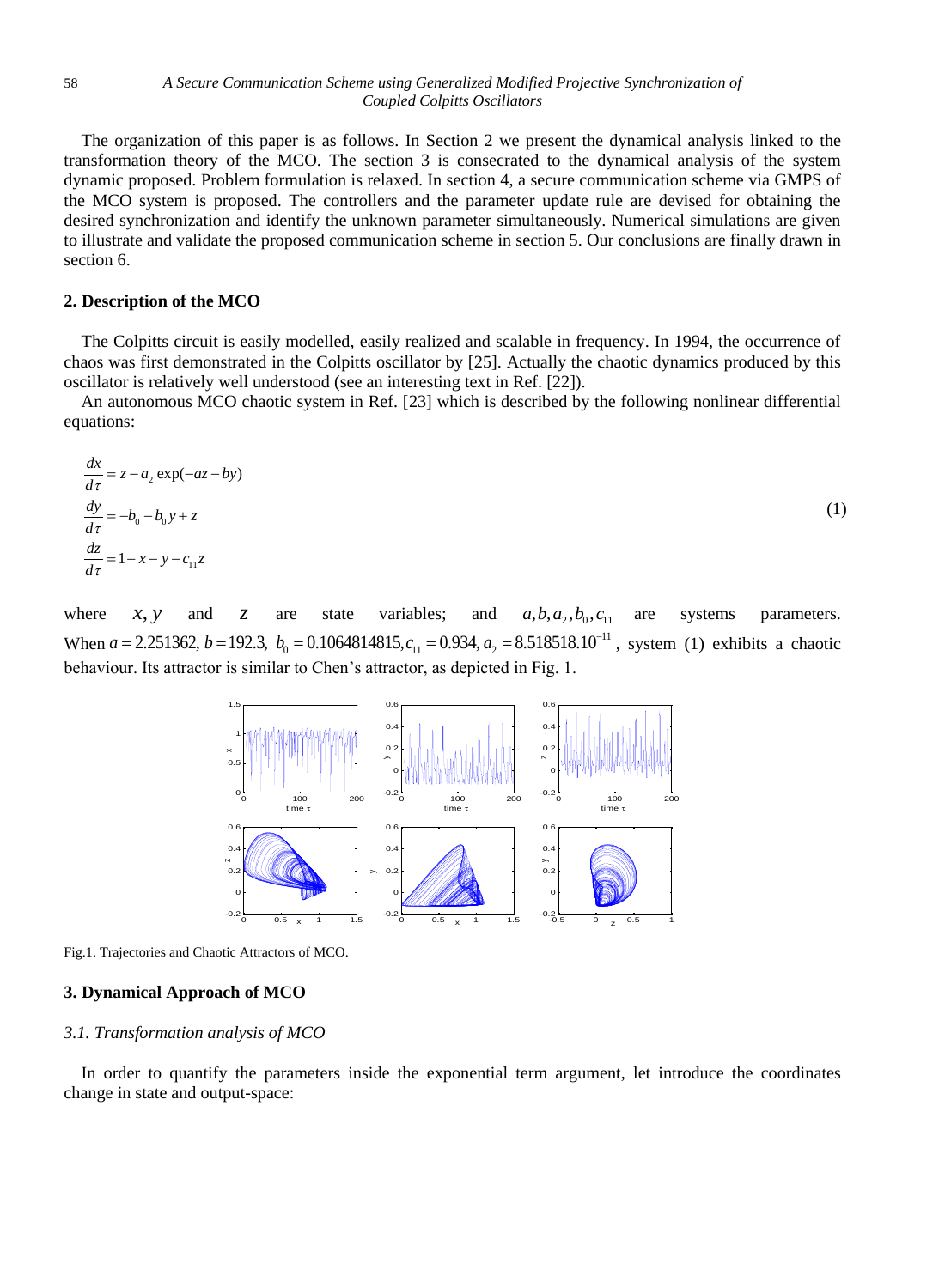*A Secure Communication Scheme using Generalized Modified Projective Synchronization of* 59 *Coupled Colpitts Oscillators*

$$
(z_1, z_2, z_3) = (x_1, e^{-bx_2}, e^{-ax_3})
$$
\n(2)

Derivatives in the considered space are given by

$$
(\dot{x}_1, \dot{x}_2, \dot{x}_3) = \left(\dot{z}_1, -\frac{1}{b} \frac{\dot{z}_2}{z_2}, -\frac{1}{a} \frac{\dot{z}_3}{z_3}\right)
$$
 (3)

In these new coordinates, the system (1) takes the form

$$
\dot{z}_1 = -\sigma_1 \ln z_3 - \sigma_2 z_2 z_3 \n\dot{z}_2 = \sigma_3 z_2 - \sigma_4 z_2 \ln z_2 + \sigma_6 z_2 \ln z_3 \n\dot{z}_3 = \sigma_0 (z_1 - 1) z_3 - \sigma_7 z_3 \ln z_2 - \sigma_5 z_3 \ln z_3
$$
\n(4)

with  $\sigma_1 = \frac{1}{a}$ ,  $\sigma_2 = a_1$ ,  $\sigma_3 = bb_0$ ,  $\sigma_4 = b_0$ ,  $\sigma_5 = c_{11}$ ,  $\sigma_0 = a$ ,  $\sigma_6 = ba^{-1}$ ,  $\sigma_7 = \sigma_6^{-1}$  $\sigma_1 = \frac{1}{a}$ ,  $\sigma_2 = a_1$ ,  $\sigma_3 = bb_0$ ,  $\sigma_4 = b_0$ ,  $\sigma_5 = c_{11}$ ,  $\sigma_0 = a$ ,  $\sigma_6 = ba^{-1}$ ,  $\sigma_7 = \sigma_6^{-1}$ . The system (3) present five parameters as system (1) which confirms the linearity of transformation.

#### *3.2. Existence and uniqueness of the solution*

Let's defined a class of continuous  $\psi(t)$  such that

$$
C[0,T] \text{ by } ||\psi|| = \sup_{t \in (0,T]} |\psi(t)|, \quad \psi(t) \in C[0,T] \tag{5}
$$

System (4) can be written in the following form:

$$
\dot{z} = \tilde{\phi}(z,\tau)\theta_1 + \tilde{\varepsilon}(z,\tau)\theta_2 + \sum_{i=1}^p \hat{\theta}_i \Omega_i \overline{\varepsilon}(z,\tau), \quad p = 2,
$$
\n(6)

$$
z(0) = z_0 \tag{7}
$$

with

$$
z = \begin{bmatrix} z_1 \\ z_2 \\ z_3 \end{bmatrix}, \Omega_1 = \begin{bmatrix} 0 & 0 & -1 \\ 0 & -z_2 & 0 \\ 0 & 0 & -z_3 \end{bmatrix}, \Omega_2 = \begin{bmatrix} 0 & 0 & 0 \\ 0 & 0 & z_2 \\ 0 & -z_3 & 0 \end{bmatrix}, \tilde{\phi}(z(\tau), \tau) = \begin{bmatrix} 0 \\ z_2 \\ -z_3 \end{bmatrix}, \overline{\epsilon}(z(\tau), \tau) = \begin{bmatrix} \ln z_1 \\ \ln z_2 \\ \ln z_3 \end{bmatrix},
$$

$$
\tilde{\epsilon}(z(\tau), \tau) = \begin{bmatrix} -z_2 z_3 \\ 0 \\ z_1 z_3 \end{bmatrix}, \theta_2 = \begin{bmatrix} \sigma_2 \\ \sigma_0 \\ \sigma_0 \end{bmatrix}, \theta_1 = \begin{bmatrix} 0 \\ \sigma_3 \\ \sigma_0 \end{bmatrix}, \hat{\theta}_1 = \begin{bmatrix} \sigma_1 \\ \sigma_1 \\ \sigma_7 \end{bmatrix}, \hat{\theta}_2 = \begin{bmatrix} 0 \\ \sigma_6 \\ \sigma_5 \end{bmatrix}
$$

**Theorem 1.** *The sufficient condition for existence and uniqueness of the solution of system (6) with initial conditions*  $z(0) = z_0$  in the region  $\Omega \times J$  *is* 

$$
K = T_{\text{max}} \left( \sigma_1 + \sigma_2, \sigma_3 + \sigma_4 + \sigma_6, (2\sigma_0 + \sigma_5 + \sigma_7) A^2 \right)
$$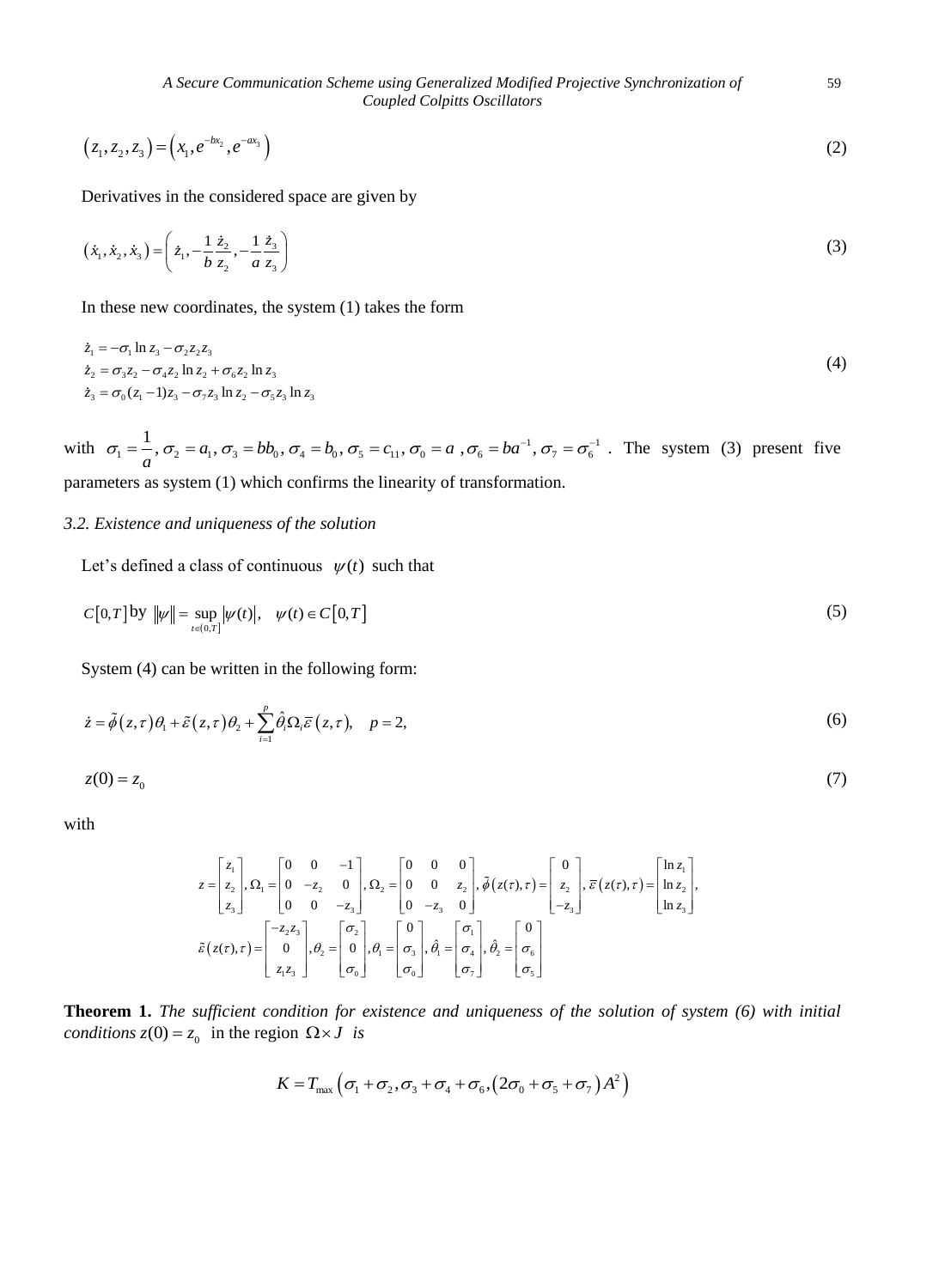**Proof.** The existence and uniqueness of the solution is studied in the region  $\Omega \times J$  where  $J = (0, T]$  and  $\Omega = \{(z_1, z_2, z_3) : \max\{|z_1|, |z_2| \text{ and } |z_3|\} \le A\}$  where A is a positive constant.

The solution of  $(6)$  and  $(7)$  is given by

$$
z = z_0 + \int_0^t \left[ \tilde{\phi}(z, s) \theta_1 + \tilde{\varepsilon}(z, s) \theta_2 + \sum_{i=1}^p \hat{\theta}_i \Omega_i \overline{\varepsilon}(z, s) \right] ds \tag{8}
$$

by  $G(z)$ , then

From the equivalence of the integral equation (11) and the system (6)-(7), denoting the right hand side of (8)  
\n
$$
G(z), \text{ then}
$$
\n
$$
G(z') - G(z'') = \int_0^t \left[ \tilde{\phi}(z',s) \theta_1 + \tilde{\varepsilon}(z',s) \theta_2 + \sum_{i=1}^p \hat{\theta}_i \Omega_i \overline{\varepsilon}(z',s) \right] ds - \int_0^t \left[ \tilde{\phi}(z'',s) \theta_1 + \tilde{\varepsilon}(z'',s) \theta_2 + \sum_{i=1}^p \hat{\theta}_i \Omega_i \overline{\varepsilon}(z'',s) \right] ds
$$
\n
$$
= \int_0^t \left[ \left( \tilde{\phi}(z',s) - \tilde{\phi}(z'',s) \right) \theta_1 + \left( \tilde{\varepsilon}(z',s) - \tilde{\varepsilon}(z'',s) \right) \theta_2 + \sum_{i=1}^p \hat{\theta}_i \Omega_i \left( \overline{\varepsilon}(z',s) - \overline{\varepsilon}(z'',s) \right) \right] ds
$$
\n
$$
\leq h_0 \left\| z' - z'' \right\| \theta_1 + h_1 \left\| z' - z'' \right\| \theta_2 + \sum_{i=1}^p \hat{\theta}_i \Omega_i \left\| z' - z'' \right\|
$$
\n
$$
= \left( h_0 \theta_1 + h_1 \theta_2 + \sum_{i=1}^p \hat{\theta}_i \Omega_i \right) \left\| z' - z'' \right\|
$$
\n
$$
= K \left\| z' - z'' \right\|
$$

After some calculations, it's obvious that

$$
K = T_{\text{max}} \left( \sigma_1 + \sigma_2, \sigma_3 + \sigma_4 + \sigma_6, (2\sigma_0 + \sigma_5 + \sigma_7) A^2 \right)
$$
\n(9)

The following consideration can be made if  $K > 1$ , then then mapping (6) is a contraction mapping. The proof of *theorem 1* is complete.

#### *3.3. Dissipation and existence of attractors*

Preliminary insights concerning the existence of attractive sets that might coexist in the system could be gained by evaluating the volume contraction/expansion rate  $(\Gamma = V^{-1} dV/d\tau)$  of the oscillator modelled by (1) at any given point  $(z_1, z_2, z_3)^T$  of the space. The following expression can be derived:

$$
\Gamma = \frac{\partial \dot{z}_1}{\partial z_1} + \frac{\partial \dot{z}_2}{\partial z_2} + \frac{\partial \dot{z}_3}{\partial z_3}
$$
  
=  $\sigma_3 - \sigma_4 - \sigma_5 - \sigma_0 + \sigma_0 z_1 - \ln(z_2^{\sigma_4 + \sigma_7} z_3^{\sigma_5 - \sigma_6})$   
=  $\sigma_0 z_1 - \ln\left(\frac{z_2^{\sigma_4 + \sigma_7} z_3^{\sigma_5}}{\delta z_3^{\sigma_6}}\right)$ 

where  $\ln \delta = \sigma_3 - \sigma_4 - \sigma_5 - \sigma_0$  and  $\dot{z} = (\dot{z}_1, \dot{z}_2, \dot{z}_3)$ .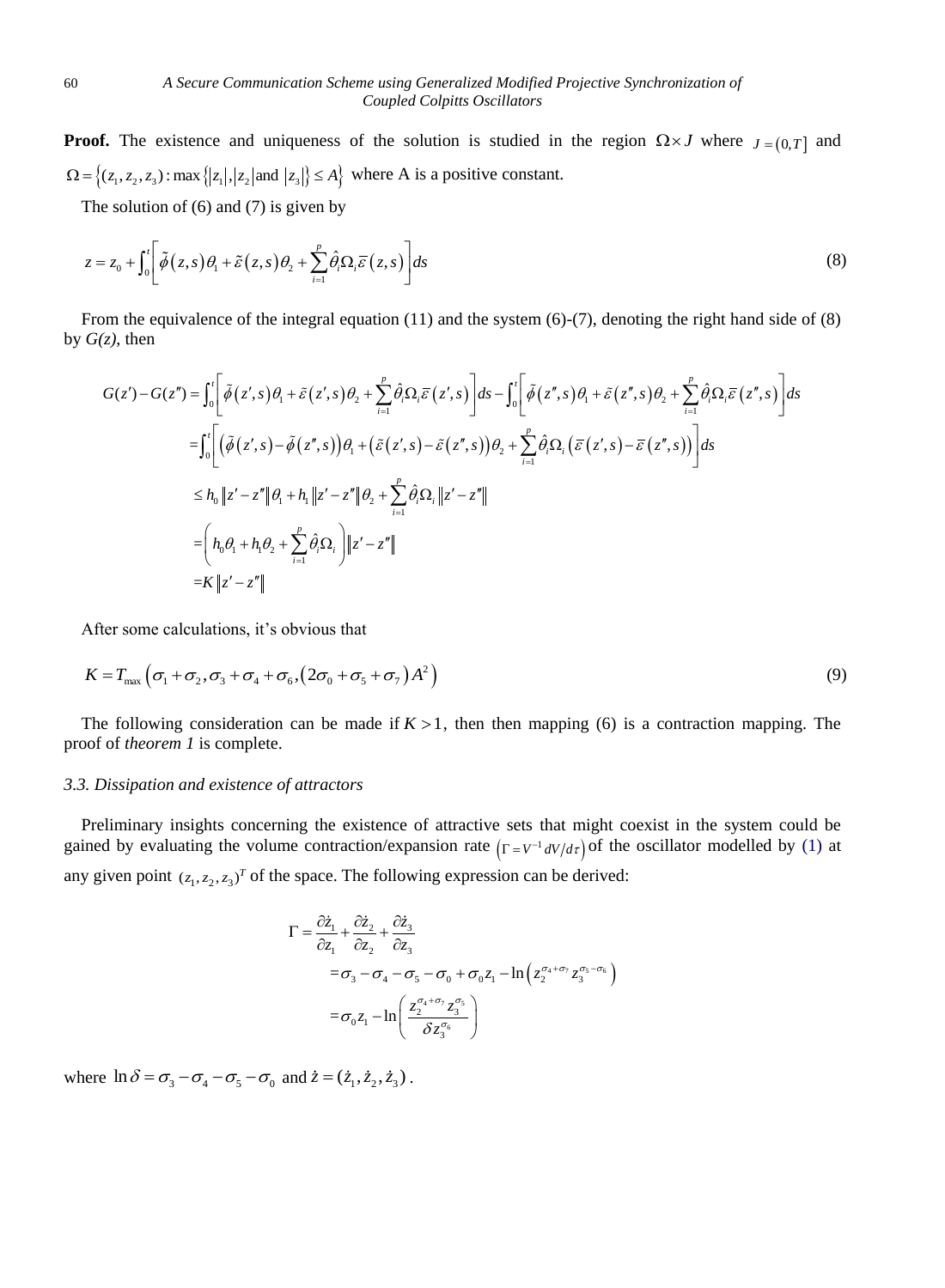Consider the fact that the system (4) is dissipative which is expressed as follows:

$$
div(z) = \sigma_0 z_1 - \ln\left(\frac{z_2^{\sigma_4 + \sigma_7} z_3^{\sigma_5}}{\delta z_3^{\sigma_6}}\right) < 0
$$
\n(10)

This condition implies that the solutions of the new system are bounded as  $\tau \rightarrow \infty$ . We may rewrite the condition (10) as follows:

$$
z_1 < \frac{1}{\sigma_0} \ln \left( \frac{z_2^{\sigma_4 + \sigma_7} z_3^{\sigma_5}}{\delta z_3^{\sigma_6}} \right) \tag{11}
$$

In fact, an infinitesimal deviation of the initial conditions will eventually result in the divergence of nearby starting orbits. After a while, the system initially unstable becomes dissipative and stays unchanged with respect to its dynamical variables which strongly justify the synchronization process of MCO in the space considered. Fig. 2 and 3 depicts the divergence of the flow (4) and the phase portrait in the new space.



Fig.2. Divergence of the Flow of MCO in the New Space



Fig.3. Phase Portrait of MCO in the New Space in the Presence of Artificial Pertubation.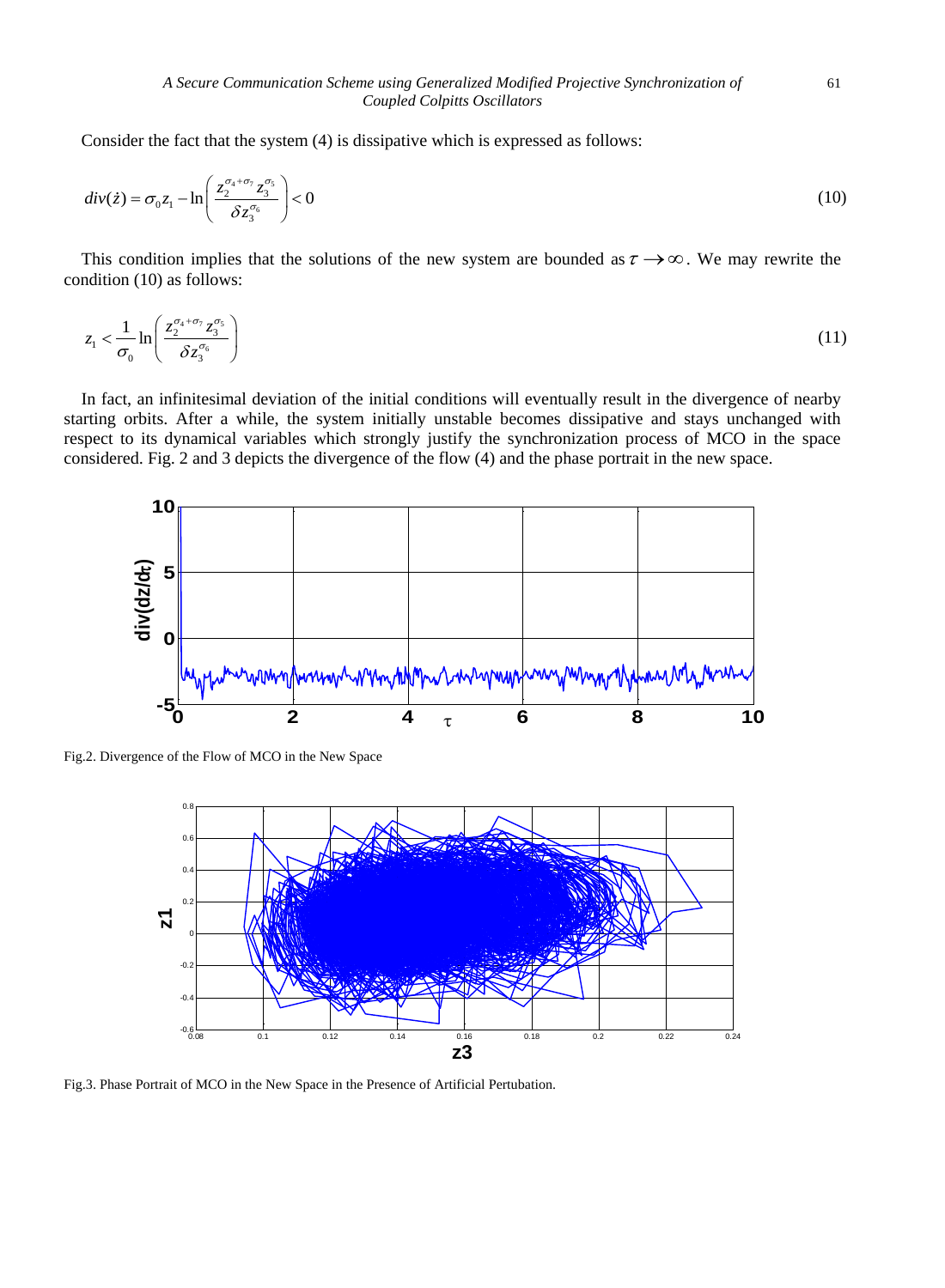## **4. A New Secure Communication Scheme via GMPS of the MCO**

Consider the following driving system  
\n
$$
\dot{z}_1(\tau) = -\sigma_1 \ln z_3(\tau) - \sigma_2 z_2(\tau) z_3(\tau) + m(\tau)
$$
\n
$$
\dot{z}_2(\tau) = \sigma_3 z_2(\tau) - \sigma_4 z_2(\tau) \ln z_2(\tau) + \sigma_6 z_2(\tau) \ln z_3(\tau)
$$
\n
$$
\dot{z}_3(\tau) = \sigma_0 (z_1(\tau) - 1) z_3(\tau) - \sigma_7 z_3(\tau) \ln z_2(\tau) - \sigma_5 z_3(\tau) \ln z_3(\tau)
$$
\n(12)

 $m(\tau)$  is the plaintext that is modulated into the chaotic driving system. Select the output  $z_1(\tau)$  of the driving system (12) as the transmitted signal, then constructs the receiver as follows:

$$
\dot{s}_1(\tau) = -\sigma'_1 \ln z_3(\tau) - \sigma'_2 s_2(\tau) z_3(\tau) + p(\tau) + u_1 \n\dot{s}_2(\tau) = \sigma'_3 s_2(\tau) - \sigma'_4 s_2(\tau) \ln s_2(\tau) + \sigma'_6 s_2(\tau) \ln z_3(\tau) + u_2 \n\dot{p} = -\beta (\alpha_1 s_1 - z_1)
$$
\n(13)

where  $\beta$  is the positive constant parameter.

The overall transmission scheme is presented below on Fig. 4.



Fig.4 Block Diagram Illustrating the Proposed Secure Communications Scheme using GMPS

Let us consider the following state derivative errors.

$$
\begin{cases} e_1 = \alpha_1 s_1 - z_1, \\ e_2 = \alpha_2 s_2 - z_2, \\ e_3 = \alpha_1 p - m \end{cases} \tag{14}
$$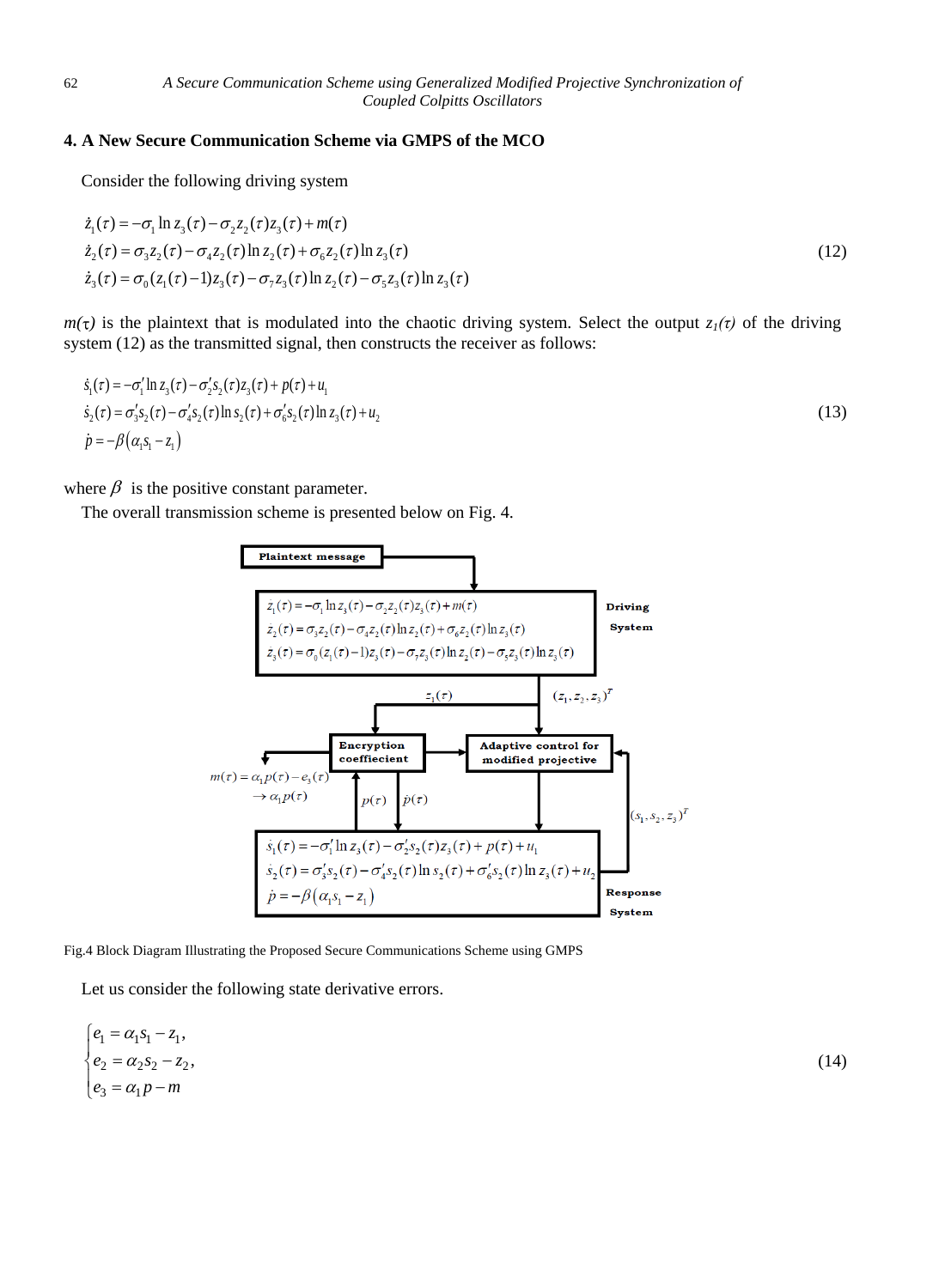Then the derivative of the error system can be described as

$$
\dot{e}_1(\tau) = \alpha_1 \dot{s}_1(\tau) - \dot{z}_1(\tau) \n\dot{e}_2(\tau) = \alpha_2 \dot{s}_2(\tau) - \dot{z}_2(\tau) \n\dot{e}_3(\tau) = \alpha_1 \dot{p}(\tau) - \frac{dm}{d\tau}
$$
\n(15)

The controllers and adaptive laws are designed by  
\n
$$
u_{1} = \frac{1}{\alpha_{1}} (\alpha_{1} \sigma_{1}^{\'} \ln s_{3} + \alpha_{1} \sigma_{2}^{\'} s_{2} z_{3} + \sigma_{1}^{\'} \ln z_{3}(\tau) - \sigma_{2}^{\'} z_{2}(\tau) z_{3}(\tau) + \alpha_{1} p(\tau) - m(\tau) - k_{1} e_{1})
$$
\n
$$
u_{2} = \frac{1}{\alpha_{2}} \left( \frac{\sigma_{3}^{\'} z_{2}(\tau) + \sigma_{4}^{\'} z_{2}(\tau) \ln z_{2}(\tau) - \sigma_{6}^{\'} z_{2}(\tau) \ln z_{3}(\tau) - \alpha_{2} \sigma_{3}^{\'} s_{2} + \sigma_{2}^{\'} z_{2} \ln z_{2} - \alpha_{2} s_{2} \ln z_{3} - k_{2} e_{2} \right)
$$
\n(16)

where  $\dot{k}_n = (\alpha_n z_n - s_n)^2$  for  $n = 1, 2$ 

One advantage of this type of controller is that it can be easily constructed through time varying resistors, capacitors or operational amplifier and their combinations, or using a digital signal processor together with the

appropriate converts. Consequently,  
\n
$$
\dot{e}_1 = e_3(\tau) + (\sigma_1 - \sigma_1') \ln z_3(\tau) + (\sigma_2 - \sigma_2') z_2(\tau) z_3(\tau) - k_1 e_1
$$
\n
$$
\dot{e}_2 = -(\sigma_3 - \sigma_3') z_2(\tau) + (\sigma_4 - \sigma_4') z_2(\tau) \ln z_2(\tau) - (\sigma_6 - \sigma_6') z_2(\tau) \ln z_3(\tau) - k_2 e_2
$$
\n
$$
\dot{e}_3 = -\beta \alpha_1 e_1 + \frac{dm}{d\tau}
$$
\n
$$
\dot{k}_1 = e_1^2, \ \dot{k}_2 = e_2^2
$$
\n(17)

The GMPS between master and slave systems will occur by the control law (16) and the following update rules for five unknown parameters  $\sigma'_1, \sigma'_2, \sigma'_3, \sigma'_4$  and  $\sigma'_6$ :

$$
\dot{\sigma}'_1 = e_1 \ln z_3(\tau) - (\sigma'_1 - \sigma_1) \n\dot{\sigma}'_2 = e_1 z_2(\tau) z_3(\tau) - (\sigma'_2 - \sigma_2) \n\dot{\sigma}'_3 = -z_2(\tau) e_2 - (\sigma'_3 - \sigma_3) \n\dot{\sigma}'_4 = z_2(\tau) e_2 \ln z_2(\tau) - (\sigma'_4 - \sigma_4) \n\dot{\sigma}'_6 = -z_2(\tau) e_2 \ln z_3(\tau) - (\sigma'_6 - \sigma_6)
$$
\n(18)

**Theorem 2.** For given nonzero scaling functions  $\alpha_i(t)$  (*i*=1,2), GFPS between the transmitter (12) and the *receiver system (13) can be achieved, and all the uncertain parameters of the transmitter can be estimated under the conditions (16) et (18).*

**Proof.** Let define a Lyapunov candidate

$$
V = \frac{1}{2} \sum_{j=1}^{3} e_j^2 + \frac{1}{2} \sum_{k=1}^{5} (\sigma_k - \sigma'_k)^2 + \frac{1}{2} \sum_{n=1}^{2} (k_n - L_n)^2
$$
(19)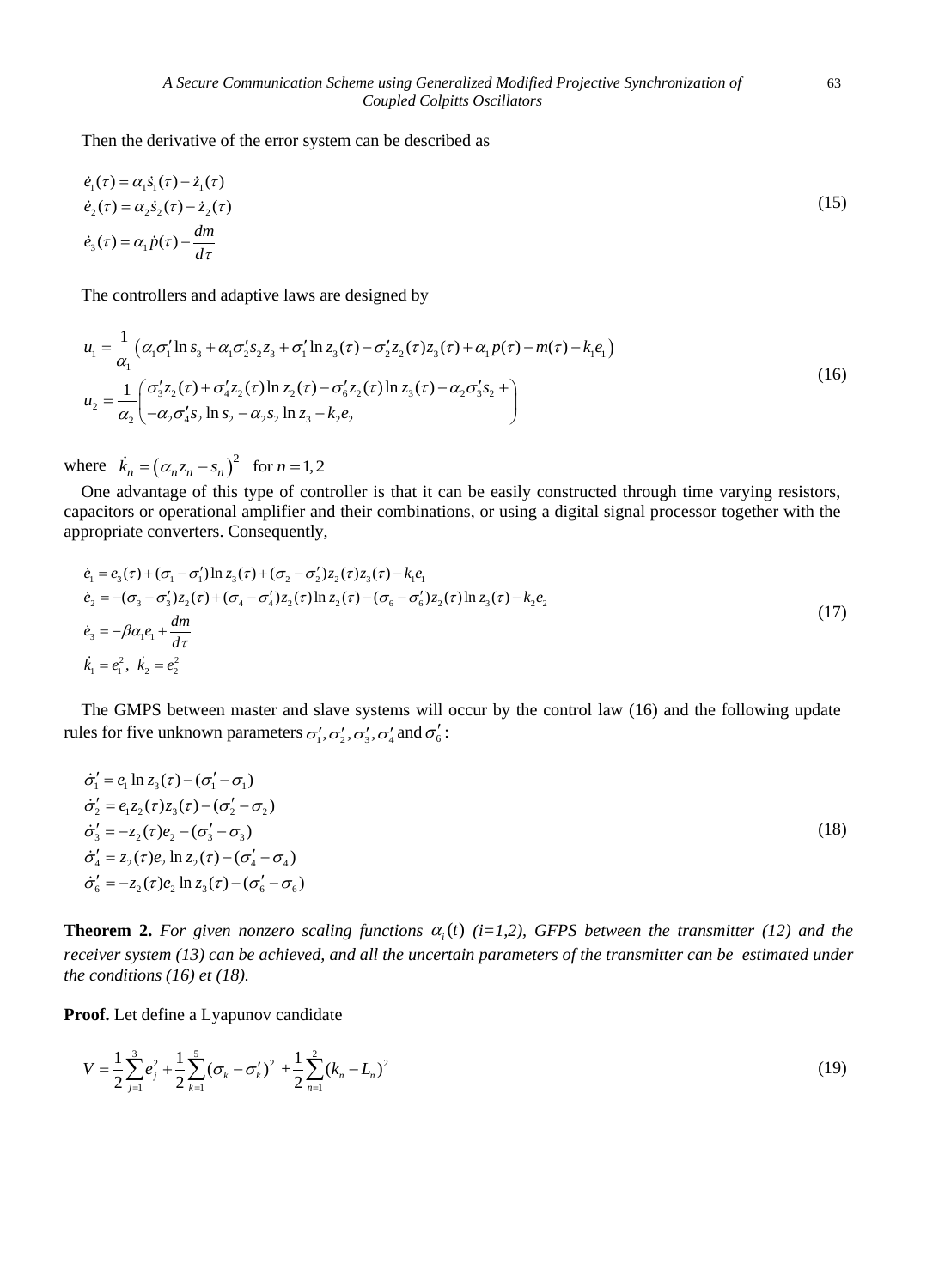where  $L_1$  and  $L_2$  are sufficiently large positive constants compared to  $\beta$ . It is clear that the Lyapunov function *V(e)* is a positive definite function. Now, taking the time derivative of equation (19), we then get

$$
\frac{dV}{d\tau} = \sum_{j=1}^{3} e_j \dot{e}_j + \sum_{k=1}^{5} (\sigma_k - \sigma'_k) \dot{\sigma}_k + \sum_{n=1}^{2} (k_n - L_n) \dot{k}_n
$$
\n(20)

Using solutions (17) and (18) one obtains:

Using solutions (17) and (18) one obtains:  
\n
$$
\frac{dV}{d\tau} = e\dot{e} + \dot{\sigma}_1(\sigma_1 - \sigma'_1) + \dot{\sigma}_2(\sigma_2 - \sigma'_2) + \dot{\sigma}_3(\sigma_3 - \sigma'_3) + \dot{\sigma}_4(\sigma_4 - \sigma'_4) + \dot{\sigma}_5(\sigma_5 - \sigma'_5) - \sum_{n=1}^3 (k_n - L_n)\dot{k}_n
$$
\n
$$
= e_1e_3 - k_1e_1^2 - k_2e_2^2 - e_1(\sigma_1 - \sigma'_1)\ln z_3(\tau) - (\sigma_2 - \sigma'_2)z_2(\tau)e_1z_3(\tau) + \beta e_1e_3 - \alpha_1e_3\frac{dm}{d\tau}
$$
\n
$$
+ (\sigma_3 - \sigma'_3)z_2(\tau)e_2(\sigma_4 - \sigma'_4) - z_2(\tau)e_2\ln z_2(\tau) + (\sigma_5 - \sigma'_5)z_3(\tau)e_3\ln z_3(\tau) - \sum_{k=1}^5 (\sigma_k - \sigma'_k)^2
$$
\n
$$
= e_1e_3 - k_1e_1^2 - k_2e_2^2 + (k_1 - L_1)e_1^2 + (k_2 - L_2)e_2^2 + \beta e_1e_3 - \alpha_1e_3\frac{dm}{d\tau} - \sum_{k=1}^5 (\sigma_k - \sigma'_k)^2
$$
\n
$$
= -L_1e_1^2 - L_2e_2^2 + (1+\beta)e_1e_3 - \alpha_1e_3\frac{dm}{d\tau} - \sum_{k=1}^5 (\sigma_k - \sigma'_k)^2
$$
\n
$$
\leq \left[ -\frac{(1+\beta)^2}{2} + \frac{1}{2} - L_1 \right]e_1^2 - L_2e_2^2 - \alpha_1e_3\frac{dm}{d\tau} - \sum_{k=1}^5 (\sigma_k - \sigma'_k)^2
$$
\n(21)

Since the eigen frequency of the message signal *m* is much less than the oscillating frequency of the chaotic system, in practice we consider  $\frac{dm}{dx} \approx 0$  $\frac{dm}{dt} \approx 0$ . Then

$$
\frac{dV}{d\tau} \le \left[ -\frac{(1+\beta)^2}{2} + \frac{1}{2} - L_1 \right] e_1^2 - L_2 e_2^2 - \sum_{k=1}^5 (\sigma_k - \sigma'_k)^2 \tag{22}
$$

Let  $L = \max \left\{ 1 - \frac{(1 + \beta)^2}{\beta} \right\}$  $L_1 = \max\left\{1 - \frac{(1+\beta)^2}{2}\right\}$ . One then has

$$
\frac{dV}{d\tau} \le -L_1 e_1^2 - L_2 e_2^2 - \sum_{k=1}^5 (\sigma_k - \sigma'_k)^2
$$
\n(23)

Since the Lyapunov function V is a positive definite and its time derivative  $dV/d\tau$  is negative definite in the neighborhood of the zero solution for the system (17), the dynamical system error can converge asymptotically to the origin. This complete the proof.

## **5. Numerical Simulations**

The plaintext message can bounded or unbounded with an oscillatory frequency less than the frequency of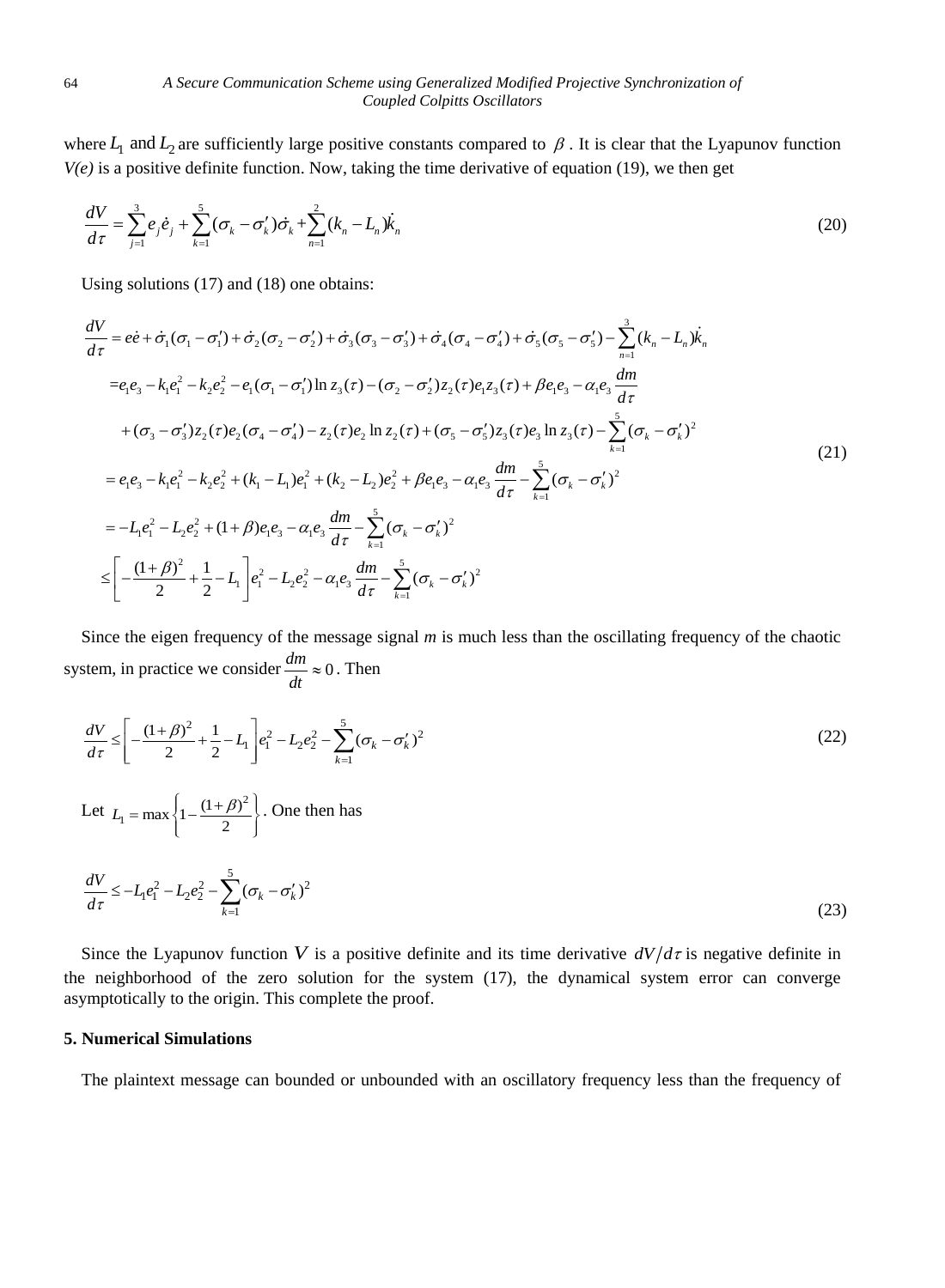the chaotic system. For our case we choose a square message for two reasons: (1) the square waves when we the medium is exclusive, such as our own cables. For example, the USB cable uses near-square waves that are more easily (and less costly) associated with the binary 1 and 0. (2) The each frequency propagates differently near objects and the ground. Also the antenna designs are frequency dependent. Note that the non-sinusoidal waves with base frequency have *f* multiple harmonics which are additional sine-waves at 2*f*, 3*f*, 4*f*...

Numerical simulations are given to show the feasibility and effectiveness of the controllers (16), choose the scaling factor  $\alpha_1 = \alpha_3 = 0.001$ ,  $\alpha_2 = 0.2$ ,  $k_1(0) = 0.012$ ,  $k_2(0) = 0.0024$ . The fourth-order Runge-Kutta method is used to solve the systems with time step size 0.001. Let's consider the following audio message  $m(\tau) = 0.0013 \text{sign}(\sin(1.2\tau))$ . The initial conditions of the drive system and response system message  $m(\tau) = 0.0013 \text{sign}(\text{sin}(1.2\tau))$ . The initial conditions of the drive system and response system<br>are  $z_1(0) = 2 \times 10^{-5}$ ,  $z_2(0) = 5 \times 10^{-7}$ ,  $z_3(0) = 4 \times 10^{-1}$ ,  $s_1(0) = 2 \times 10^{-2}$ ,  $s_2(0) = 1 \times 10^{-2}$ ,  $s_3(0) =$ y. The Fig. 5 depicts a chaotic attractor at the output of the transmitted showing that the information signal is well hidden and cannot be retrieved by unauthorized agent. Synchronization of the system (12) and (13) is presented in Fig. 7. We remark that after a transient period ( $\tau = 4$ ), the errors defined as  $||e(\tau)|| = \sqrt{e_1^2 + e_2^2 + e_3^2}$  $\to 0$  as  $\tau \to \infty$  implying that all the state variables tend to be synchronized in a proportional. This fact is also reported in Fig. 6 which shown the evolution of the adaptive control gains. It's important to note here the amplitude of the gains which are low  $(k_{max}=0.65)$ . It point out that the scheme provide a good test in term of energy consumption. We select the following parameters  $p(0) = 10^{-4}$ ,  $\beta = 1.34 \times 10^{-3}$ , using the simple mathematical formulas (See parameters expressions of Eqs. 4), we derived the unknown parameters of the overall system (1).



Fig.5. Attractor to the output of the transmitter.

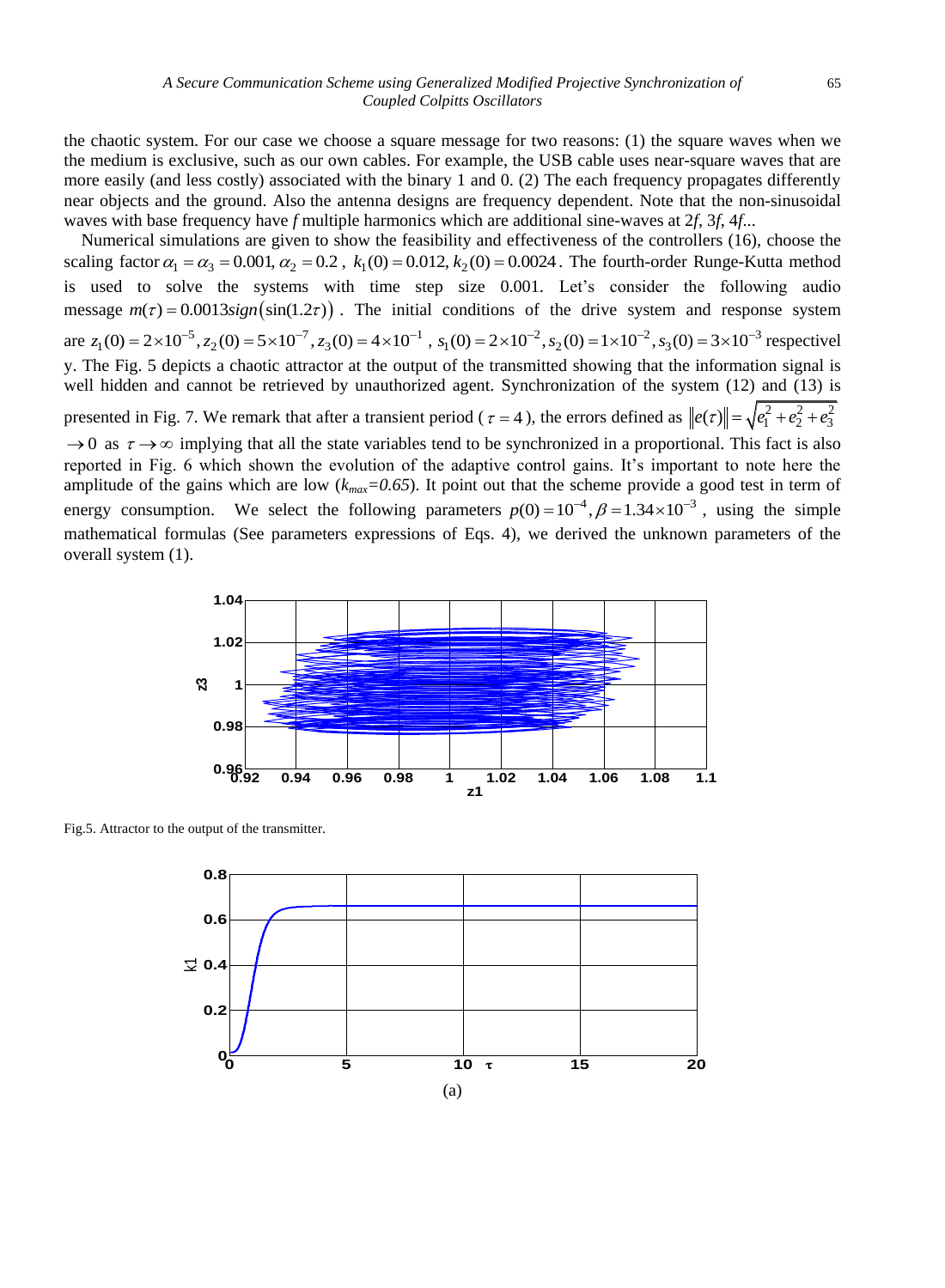

Fig.6. Adaptive gains. (a)  $k_1$ , (b)  $k_2$ 



Fig.7. Synchronization Errors



Fig.8. Estimated Values for Unknown Parameters (*a,b,c,d,e,f*)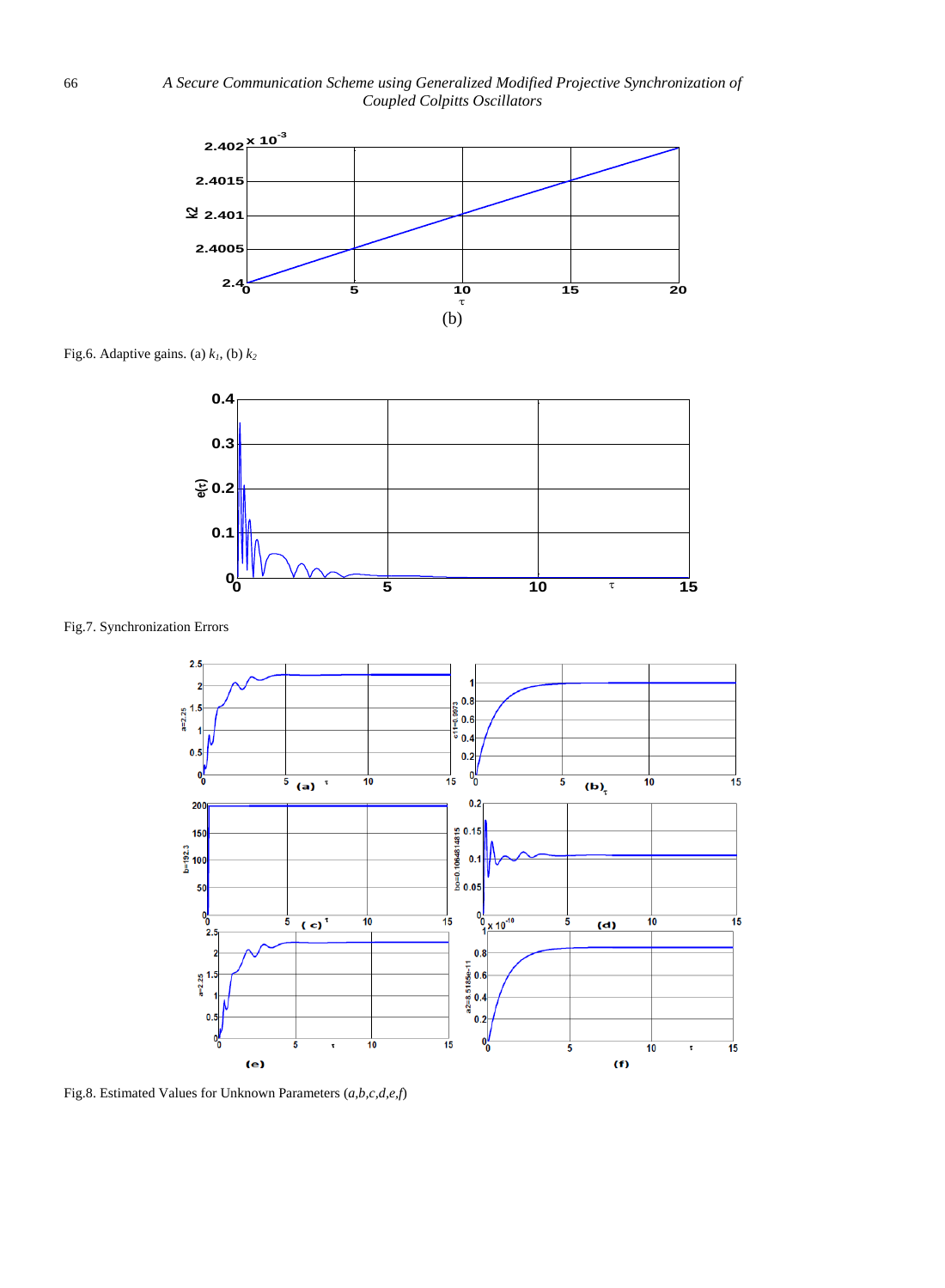Fig.9 shows the secret message communication of an audio message (in blue): the private signal information to be hidden and the recovered audio message  $\hat{m}(\tau)$  at the receiver end (in red) which is obtained after a short transient behavior. Fig. 10 displays the evolution of the parameter  $p(\tau)$ . From (9) we can derive  $e_3(\tau) = \alpha_1 p(\tau) - m(\tau) \rightarrow 0$  as  $\tau \rightarrow \infty$  that is  $\alpha_1 p(\tau)$  can recover the message signal  $m(\tau)$ .



Fig.9. Original message (Red); Received message (Blue) for h1=0.001.



Fig.10. Time Evolution of the Parameter  $p(\tau)$  for h1=0.001.

## **6. Conclusions and Remarks**

In this paper, we have studied the generalized modified projective synchronization of the modified Colpitts oscillator. A reliable mathematical transformation is proposed in order to handle all the parameters of the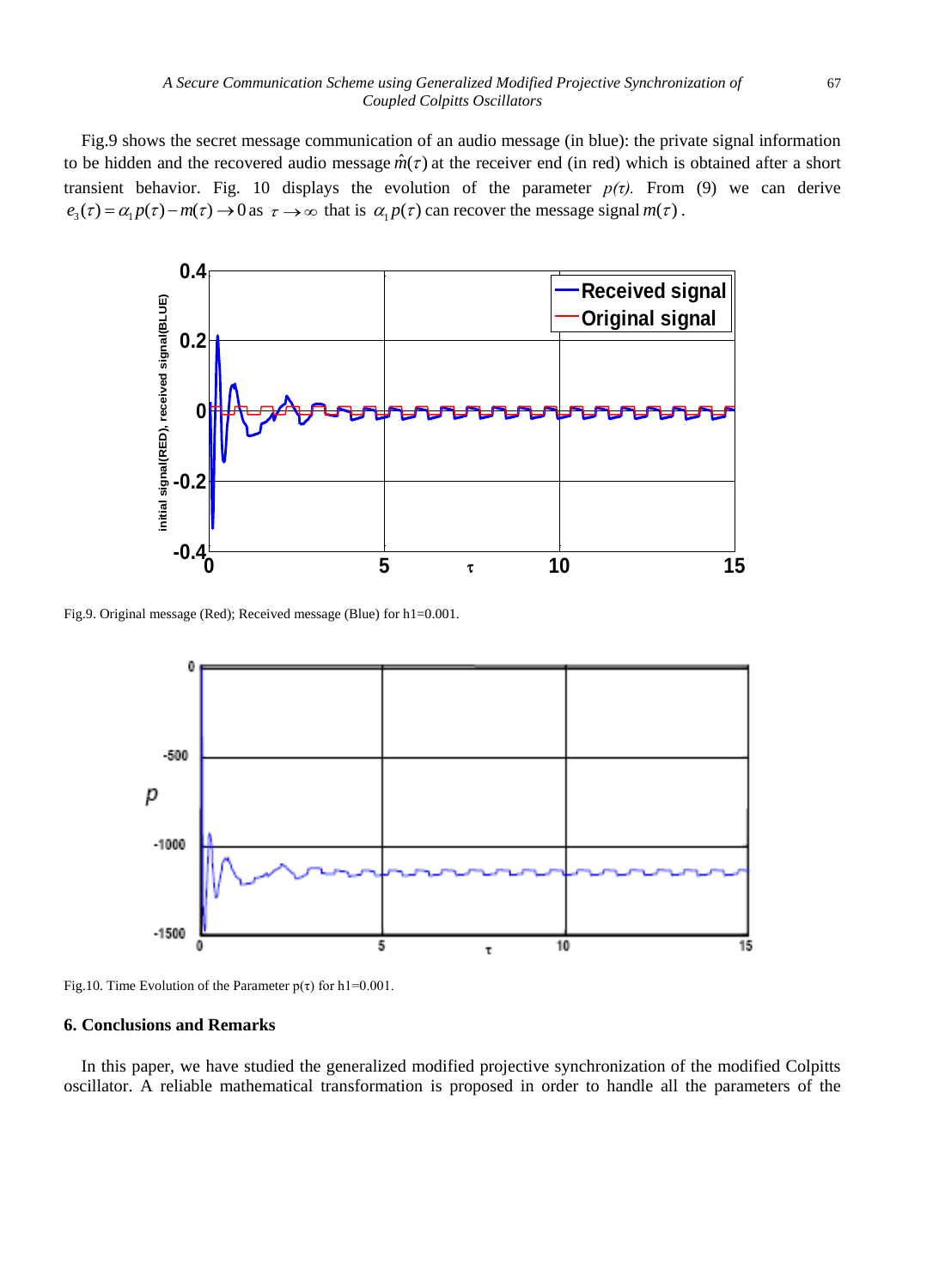receiver. We remark that the proposed scheme is applicable to various other dynamical systems to efficiently estimate unknown parameters which could be arguments of some other nonlinear functions. The knowledge of all system parameters by estimation theory presented above is meaningful in practice. By the numerical simulation on the MCO in the new space, choosing suitable scale factor and controllers, we can achieve GMPS precision in a very short time. This could meet the challenge of many existing chaotic systems. Finally, based on this method, a novel secure communication project is designed. Under this structure, the message signal can successfully and secretly be transmitted through four main functions, i.e., modulation, chaotic transmitter, chaotic receiver and demodulation. Therefore, our secure communication has certain significance in practical applications. As a result, our study is of significances both in theory and in application.

# **References**

- [1] Pecora LM, Carroll TL: Synchronization in chaotic systems. Phys Rev Lett1990, 64(8):821-824. 10.1103/PhysRevLett.64.821.
- [2] Ge Z, Chang C: Generalized synchronization of chaotic systems by pure error dynamics and elaborate Lyapunov function. Nonlinear Anal Theory Methods Appl2009, 71(11):5301-5312. 10.1016/j.na.2009.04.020
- [3] Breve FA, Zhao L, Quiles MG, Macau EEN: Chaotic phase synchronization and desynchronization in an oscillator network for object selection. Neural Netw2009, 22(5-6):728-737. 10.1016/j.neunet.2009.06.027
- [4] Ren Q, Zhao J: Impulsive synchronization of coupled chaotic systems via adaptive feedback approach. Phys Lett A 2006, 355(4-5):342-347. 10.1016/j.physleta.2006.02.053
- [5] Li C, Liao X, Wong K: Chaotic lag synchronization of coupled time-delayed systems and its applications in secure communication. Physica D Nonlinear Phenom 2004, 194(3-4):187-202. 10.1016/j.physd.2004.02.005
- [6] Mainieri R, Rehacek J: Projective synchronization in three-dimensional chaotic systems. Phys Rev Lett 1999, 82(15):3042-3045. 10.1103/PhysRevLett.82.3042
- [7] Xu D: Control of projective synchronization in chaotic systems. Phys Rev E 2001, 63: 27201-27204.
- [8] Deepa B. Patil, Yashwant V. Dongre. A Fuzzy Approach for Text Mining. International Journal of Mathematical Sciences and Computing (IJMSC), Vol.1, No.4, pp.34-43, 2015.DOI: 10.5815/ijmsc.2015.04.04
- [9] Chee CY, Xu D: Secure digital communication using controlled projective synchronization of chaos. Chaos Soliton Fract 2005, 23(3):1063-1070.
- [10] Chen J, Jiao L, Wu J, Wang X: Projective synchronization with different scale factors in a driven-response complex network and its application in image encryption. Nonlinear Anal Real World Appl 2010, 11(4):3045-3058. 10.1016/j.nonrwa.2009.11.003.
- [11] Hoang TM, Nakagawa M: A secure communication system using projective-lag and/or projective anticipating synchronizations of coupled multidelay feedback systems. Chaos Soliton Fract 2008, 38(5):1423-1438. 10.1016/j.chaos.2008.02.008.
- [12] Li Z, Xu D: A secure communication scheme using projective chaos synchronization. Chaos Soliton Fract 2004, 22(2):477-481. 10.1016/j.chaos.2004.02.019.
- [13] Xiangjun Wu1, Zhengye Fu and Jürgen Kurths: A secure communication scheme based generalized function projective synchronization of a new 5D hyperchaotic system. Phys. Scr. 90 (2015) 045210 (12pp).
- [14] [Chou H.G,](http://ieeexplore.ieee.org/search/searchresult.jsp?searchWithin=%22Authors%22:.QT.Chou,%20H.-G..QT.&newsearch=true) [Chuang C.F,](http://ieeexplore.ieee.org/search/searchresult.jsp?searchWithin=%22Authors%22:.QT.Chuang,%20C.-F..QT.&newsearch=true) [Wang W.J,](http://ieeexplore.ieee.org/search/searchresult.jsp?searchWithin=%22Authors%22:.QT.Wang,%20W.-J..QT.&newsearch=true) [Lin J.C: A](http://ieeexplore.ieee.org/search/searchresult.jsp?searchWithin=%22Authors%22:.QT.Lin,%20J.-C..QT.&newsearch=true) fuzzy-model-based chaotic synchronization and Its implementation on a secure communication system. IEEE Trans. [Signal processing society](http://ieeexplore.ieee.org/xpl/RecentIssue.jsp?punumber=10206) 2013, 8: 2177– 2185.
- [15] Skardal P.S, Taylor D, Sun J: Optimal synchronization of directed complex networks, Chaos 2016, 26: 094807.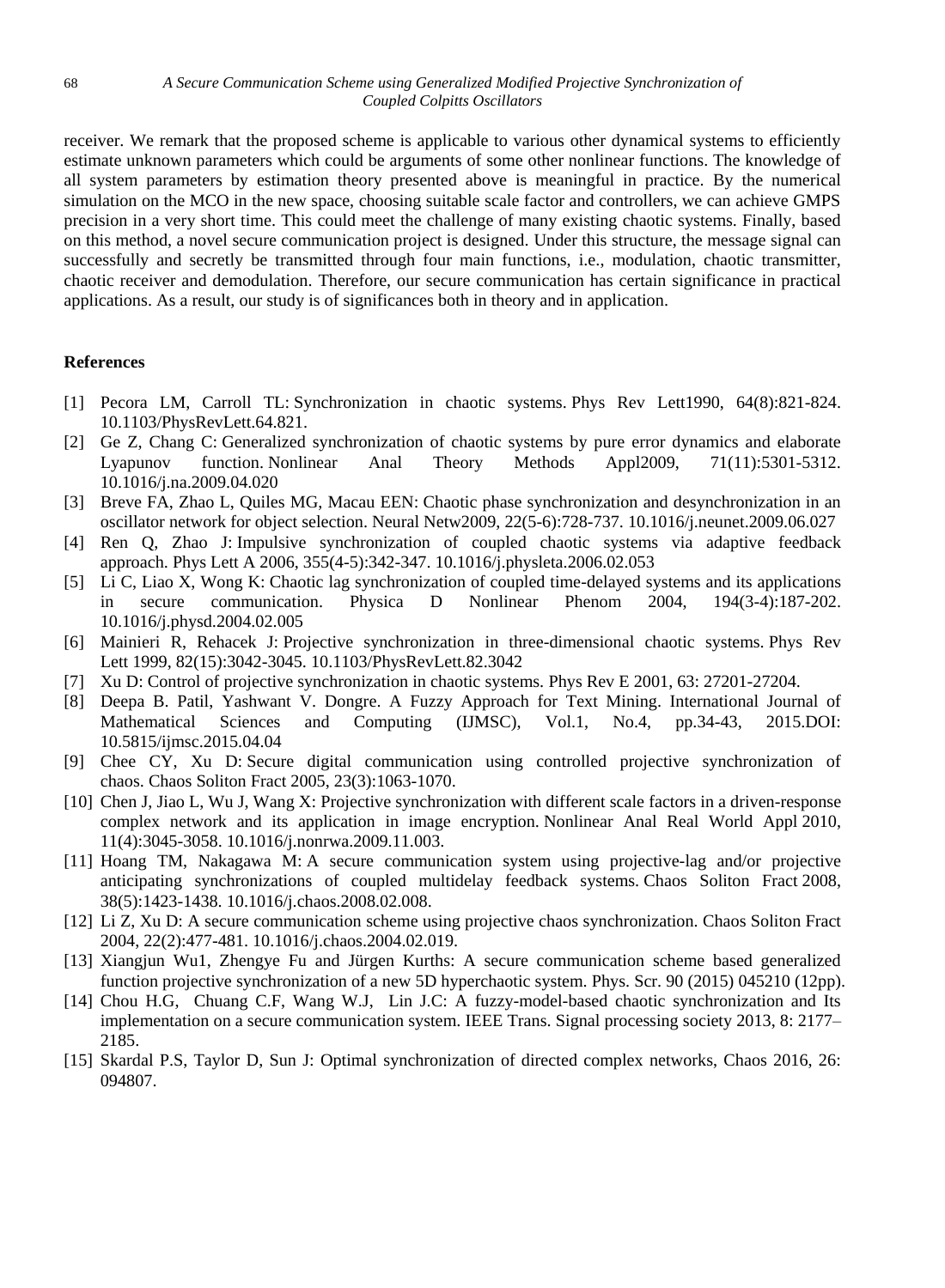- [16] Kammogne S.T, Kengne R., Fotsin H.B: Dynamics and Robust Adaptive Control Strategy for the Finite Time Synchronization of Uncertain Nonlinear Systems. International Journal of System Dynamics Applications, **6**(4), 34-62 2017, DOI: 10.4018/IJSDA.2017100103
- [17] Cuomo K.M, Oppenheim A.V: Chaotic signals and systems for communications. Proc. of International Conference on Acoustics, Speech, and Signal Processing, Minneapolis, (1993).
- [18] Parlitz U, Kocarev L, Stojanovski T, Preckel H: Encoding messages using chaotic synchronization. Phys. Rev. 1996, E53: 4351.
- [19] Alvarez G, Li S. Some basic cryptographic requirements for chaos-based cryptosystems. International Journal of Bifurcation and Chaos, 2006, 16:2129–2151.
- [20] Ritu Goyal, Mehak Khurana: Cryptographic Security using Various Encryption and Decryption Method. International Journal of Mathematical Sciences and Computing (IJMSC), Vol.3, No.3, pp. 1-11, 2017.DOI: 10.5815/ijmsc.2017.03.01
- [21] Megam N, Fotsin H.B, Louodop P: Implementing a memristive Van der Pol oscillator coupled to a linear oscillator: synchronization and application to secure communication Phys. 2014, Scr. 89.
- [22] Kammogne S.T, Fotsin H. B: Adaptive control for modified projective synchronization-based approach for estimating all parameters of a class of uncertain systems: Case of modified colpitts oscillators, Journal of Chaos 2014, 2014:1-13.
- [23] Kammogne S.T, Fotsin H.B: Synchronization of modified Colpitts oscillator with structural perturbations. 2011; Physica scripta 83:65011-65018.
- [24] Ababei C, Marculescu R: Low-Power Realizations of Secure Chaotic Communication Schemes". University of Minnesota, *IEEE*. (2000), 30-33.
- [25] Kennedy M.P: Chaos in the Colpitts Oscillator. Fundamental Theory and Applications, 1994, 41(11): 771- 778.

## **Authors' Profiles**



**Kammogne Soup Tewa Alain** received the BSc degree in Physics from the University of Dschang, Cameroon, in 2005, the MSc in electronics from the same university in 2008 and the PhD degree in electronic and control theory in 2014. In 2012, he was awarded the DIPES II from the High Teacher College of Bambili, Cameroon. He is currently an Assistant Lecturer at the University of Dschang and National Polytechnic of Bamenda. His research interests are in the areas of nonlinear systems, focusing on chaos control, robust

control, noises analysis and their potential applications to secure communication, biological systems and power electronics.



**Fotsin Hilaire Bertrand** is a Professor of physics and electronics at the University of Dschang, Cameroon, where he is the Deputy Head of the Condensed Matter, Electronics, and Signal Processing Laboratory. He was awarded the "Doctorat de Troisième Cycle" degree in physics (electronics) from the University of Yaoundé I (Cameroon) in 2000. In 2005, he was awarded the "Doctorat d'Etat" degree from the University of Yaoundé I, Cameroon. He served as an Assistant Lecturer at the Physics Department, Faculty of Science, University of

Dschang, Cameroon, from 1996 to 2000. From 2000 to 2009 he worked as a Lecturer in the same Department. From 2004 to 2005 he was a Visiting Scientist at the Centre de Recherche en Automatique de Nancy (CRAN) in France. In 2009, he became an associate professor. In 2016, he became a full professor of Physics. His research interests include nonlinear dynamics, focusing on chaos control and synchronization in electronic circuits. Professor Fotsin is the author and coauthor of more than 80 scientific articles in the area of nonlinear